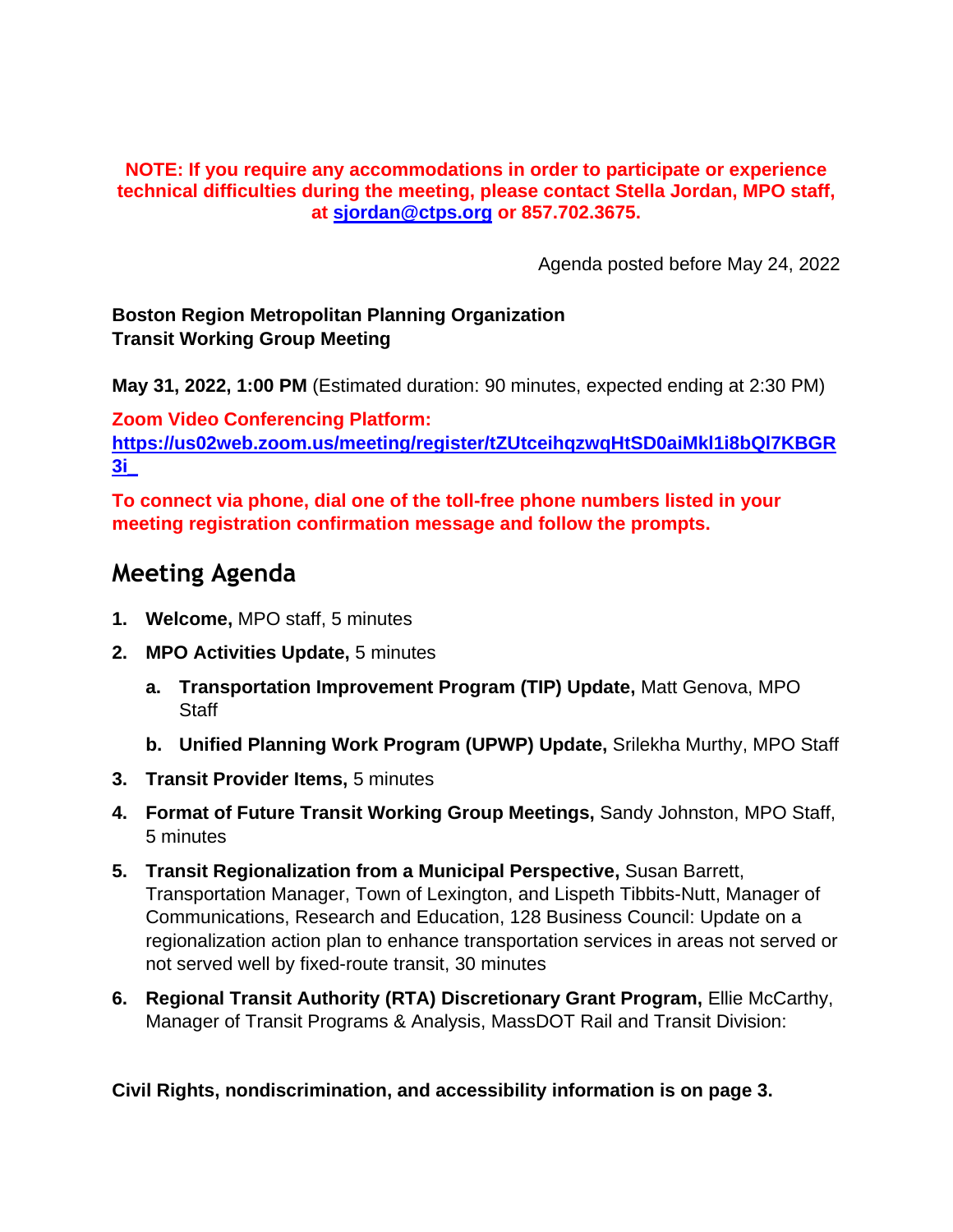## Boston Region Metropolitan Planning Organization 2 of 3 Transit Working Group Meeting Agenda for May 31, 2022

Presentation on innovative programs emerging from this state-funded program designed to test innovative solutions to local mobility, 30 minutes

- **7. Public Comments,** 5 minutes
- **8. Closing and Next Steps,** 5 minutes